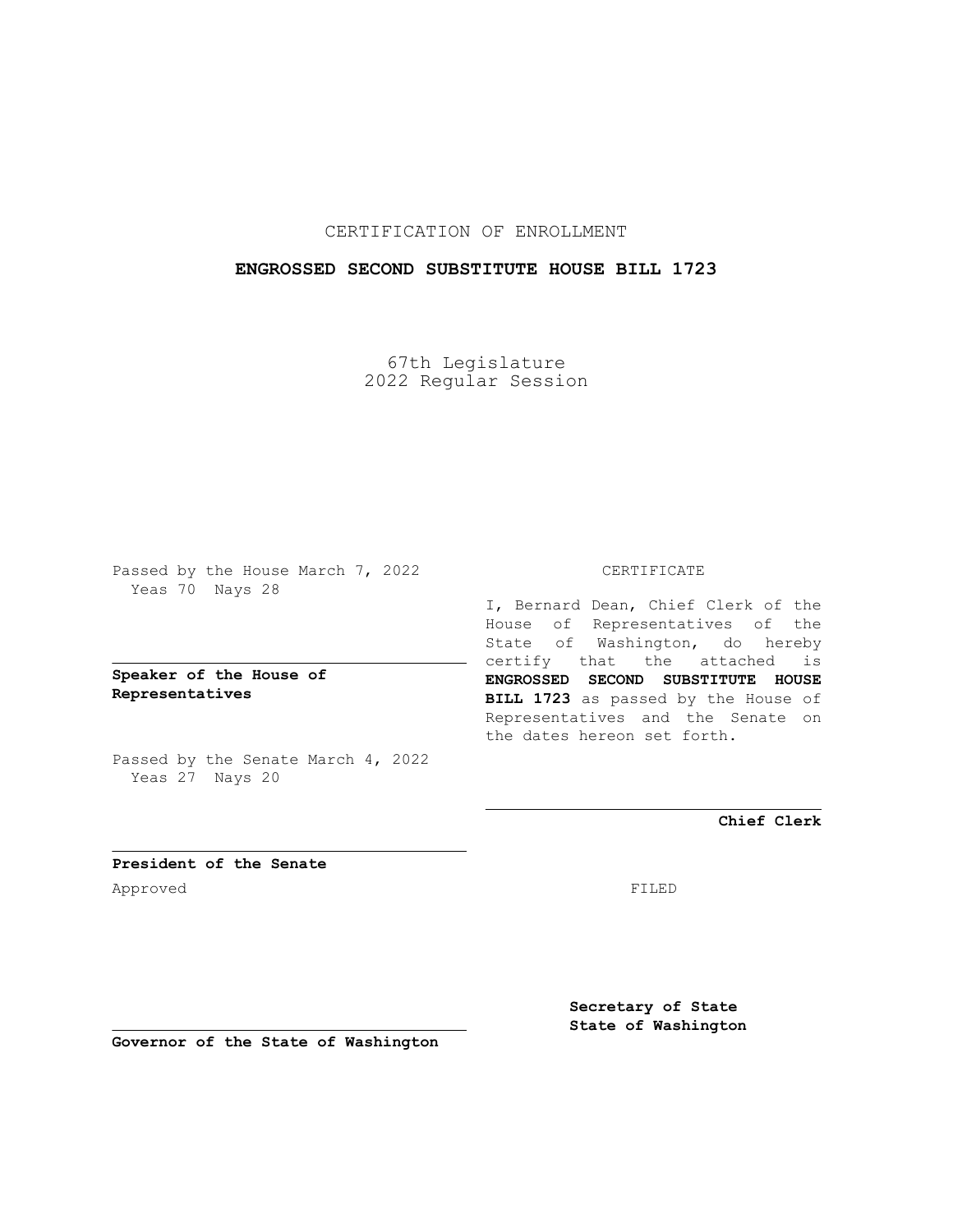#### **ENGROSSED SECOND SUBSTITUTE HOUSE BILL 1723**

AS AMENDED BY THE SENATE

Passed Legislature - 2022 Regular Session

### **State of Washington 67th Legislature 2022 Regular Session**

**By** House Appropriations (originally sponsored by Representatives Gregerson, Taylor, Ryu, J. Johnson, Berry, Valdez, Goodman, Macri, Peterson, Ramel, Simmons, Wylie, Slatter, Bergquist, Pollet, Ortiz-Self, Dolan, Stonier, Riccelli, Ormsby, Harris-Talley, Hackney, Kloba, and Frame)

READ FIRST TIME 02/03/22.

 AN ACT Relating to closing the digital equity divide by increasing the accessibility and affordability of telecommunications services, devices, and training; amending RCW 43.330.530, 43.330.532, 43.330.534, and 43.330.412; adding new sections to chapter 43.330 RCW; adding a new section to chapter 80.36 RCW; creating new 6 sections; and providing an effective date.

7 BE IT ENACTED BY THE LEGISLATURE OF THE STATE OF WASHINGTON:

## 8 **PART 1** 9 **INTRODUCTION**

10 NEW SECTION. **Sec. 101.** This act may be known and cited as the 11 digital equity act.

12 NEW SECTION. **Sec. 102.** (1) The legislature finds that:

13 (a) Access to the internet is essential to participating in 14 modern day society including, but not limited to, attending school 15 and work, accessing health care, paying for basic services, 16 connecting with family and friends, civic participation, and economic 17 survival.

18 (b) For too many people in both rural and urban areas, the cost 19 of being online is unaffordable. The legislature recognizes that

p. 1 E2SHB 1723.PL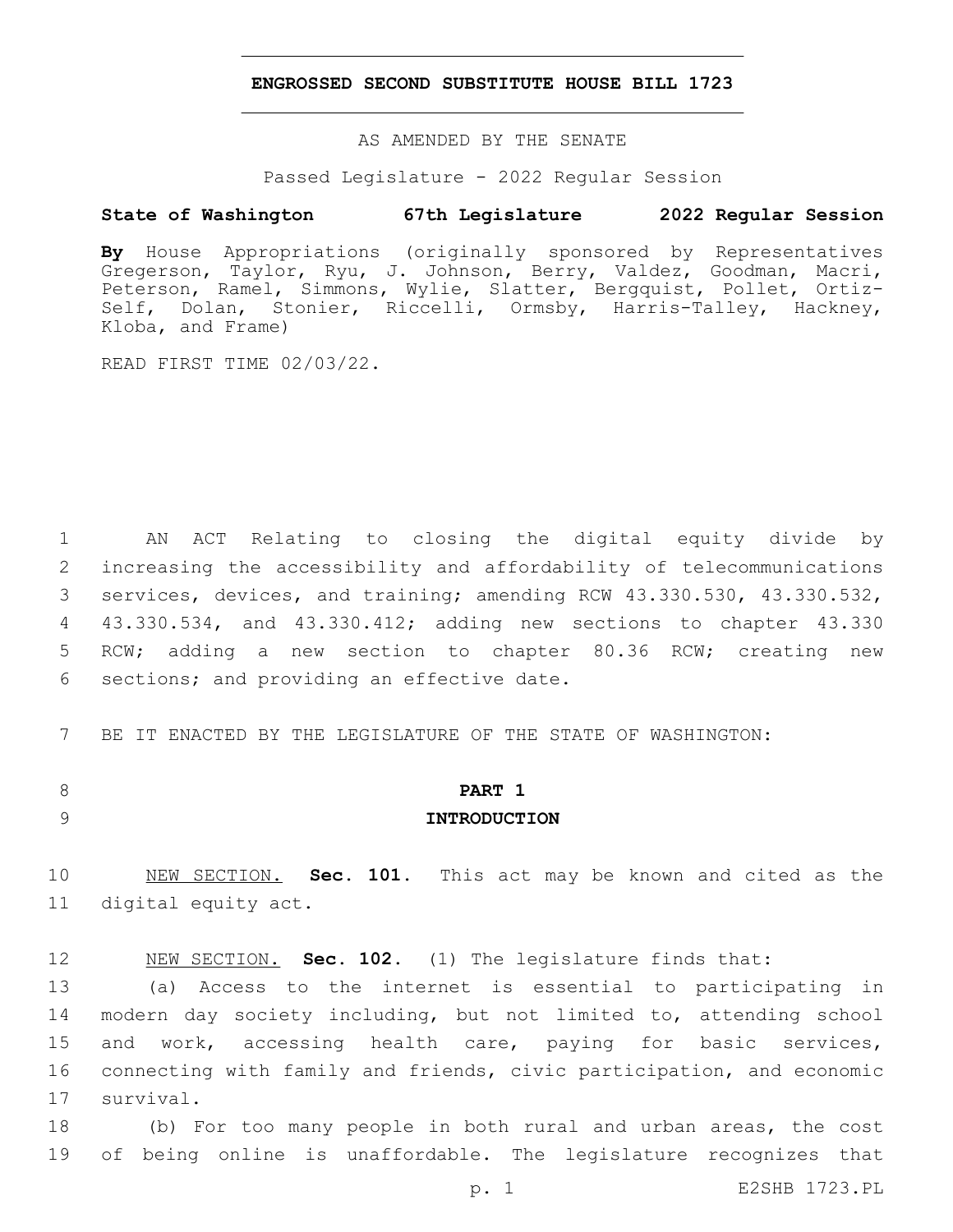building the last mile of broadband to the home is prohibitively expensive and that urban areas that are home to people earning low incomes continue to face digital redlining. Across the state there is a lack of affordable plans, barriers to enrolling in appropriate broadband plans, and barriers to fully utilize the opportunities that 6 broadband offers.

 (c) The COVID-19 pandemic has further highlighted the need for affordable access, devices, and skills to use the internet.

 (d) The need for more accessible and affordable internet is felt 10 more acutely among specific sectors of the population, especially Washington residents in rural areas, people who are currently earning low incomes, seniors and others who lack the skills necessary to get online, people with first languages other than English, immigrant 14 communities, and people with disabilities.

 (e) The federal government is allocating considerable sums for investment in digital equity that the state broadband office will help to leverage for residents across Washington. Continued comprehensive efforts, including coordination with tribal partners, are needed to ensure truly equitable access. The legislature recognizes that there will be a need for ongoing development and maintenance of broadband infrastructure. The legislature also recognizes that there is a need for ongoing outreach by community- based partnerships to provide enrollment assistance to lower the cost 24 of internet subscriptions and devices.

 (2) Therefore, the legislature intends to broaden access to the internet, the appropriate devices, and the skills to operate online safely and effectively so that all people in Washington can fully participate in our society, democracy, and economy by expanding assistance and support programs offered in the state and establishing the governor's statewide broadband office as a central access point 31 to such programs.

# **PART 2 STATE DIGITAL EQUITY PLAN**

 NEW SECTION. **Sec. 201.** A new section is added to chapter 43.330 35 RCW to read as follows:

 (1) The office, in consultation with the digital equity forum, the utilities and transportation commission, and the department of social and health services, must develop a state digital equity plan.

p. 2 E2SHB 1723.PL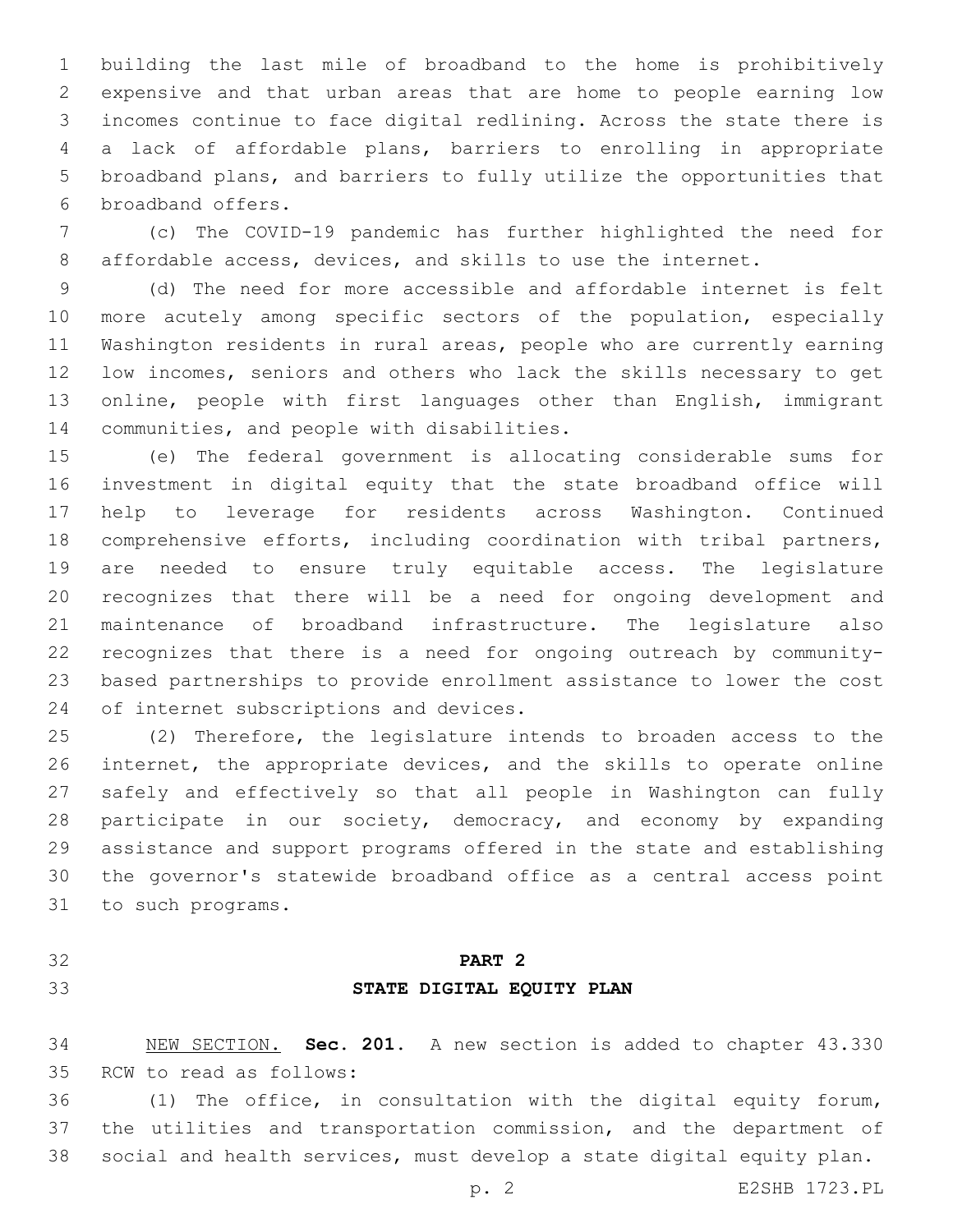(a) The office must seek any available federal funding for purposes of developing and implementing the state digital equity 3 plan.

 (b) The state digital equity plan must include such elements as the office determines are necessary to leverage federal funding.

 (2) In developing the plan, the office must identify measurable objectives for documenting and promoting digital equity among 8 underserved communities located in the state.

 (3) By December 1, 2023, the office must submit a report to the governor and the appropriate committees of the legislature, including 11 the following:

 (a) The digital equity plan described in subsection (1) of this section and measurable objectives described in subsection (2) of this 14 section;

 (b) A description of how the office collaborated with the membership of the digital equity forum, state agencies, and key stakeholders to develop the plan including, but not limited to, the 18 following:

19 (i) Community anchor institutions;

20 (ii) Local governments;

21 (iii) Local educational agencies;

(iv) Entities that carry out workforce development programs; and

23 (v) Broadband service providers;

 (c) A description of federal funding available to advance digital equity in the state, including any available information on the extent to which state residents have enrolled in the affordable 27 connectivity program through an approved provider; and

 (d) Recommendations of additional state law or policy that can be targeted to help improve broadband adoption and affordability for state residents. This may include recommendations of ongoing subsidies that the state can provide to low-income individuals and anchor institutions, as well as identification of revenue sources that other states or jurisdictions have developed to fund such 34 subsidies or discounted rates.

 (4) For the purpose of this section, "office" means the statewide 36 broadband office established in RCW 43.330.532.

**PART 3**

**DIGITAL EQUITY OPPORTUNITY PROGRAM**

#### p. 3 E2SHB 1723.PL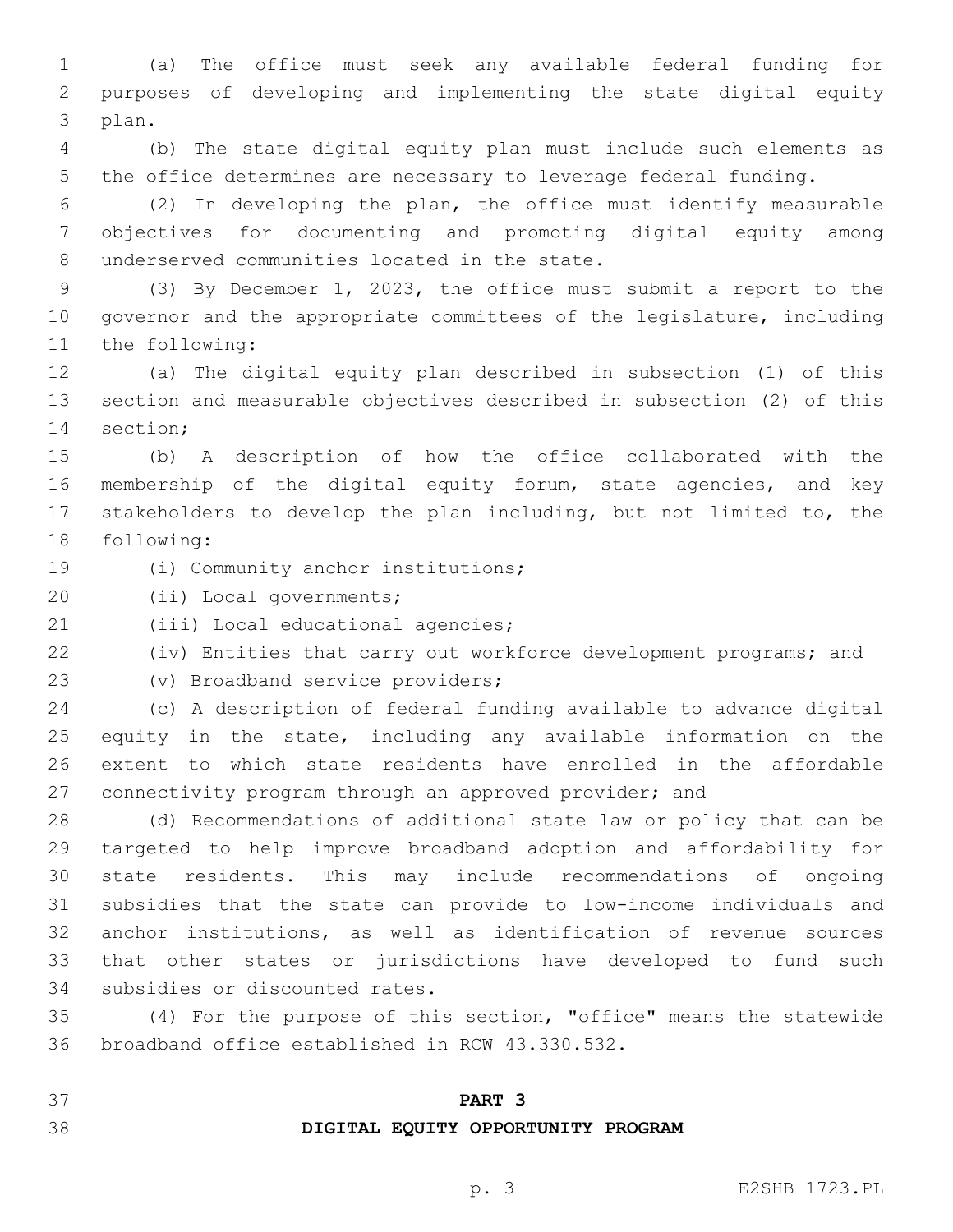**Sec. 301.** RCW 43.330.530 and 2019 c 365 s 2 are each amended to 2 read as follows:

 The definitions in this section apply throughout this section and RCW 43.330.532 through 43.330.538, 43.330.412, and sections 305 and 5 306 of this act unless the context clearly requires otherwise.

 (1) "Board" means the public works board established in RCW 43.155.030.7

 (2) "Broadband" or "broadband service" means any service providing advanced telecommunications capability and internet access with transmission speeds that, at a minimum, provide twenty-five megabits per second download and three megabits per second upload.

 (3) "Broadband infrastructure" means networks of deployed telecommunications equipment and technologies necessary to provide high-speed internet access and other advanced telecommunications 15 services to end users.

(4) "Department" means the department of commerce.

 (5) "Last mile infrastructure" means broadband infrastructure that serves as the final connection from a broadband service provider's network to the end-use customer's on-premises 20 telecommunications equipment.

 (6) "Local government" includes cities, towns, counties, municipal corporations, public port districts, public utility districts, quasi-municipal corporations, special purpose districts, and multiparty entities comprised of public entity members.

 (7) "Middle mile infrastructure" means broadband infrastructure that links a broadband service provider's core network infrastructure 27 to last mile infrastructure.

 (8) "Office" means the governor's statewide broadband office 29 established in RCW 43.330.532.

 (9) "Tribe" means any federally recognized Indian tribe whose traditional lands and territories included parts of Washington.

 (10) "Unserved areas" means areas of Washington in which households and businesses lack access to broadband service, as defined by the office, except that the state's definition for broadband service may not be actual speeds less than twenty-five megabits per second download and three megabits per second upload.

 (11)(a) "Advanced telecommunications capability" means, without regard to any transmission media or technology, high-speed, switched, broadband telecommunications capability that enables users to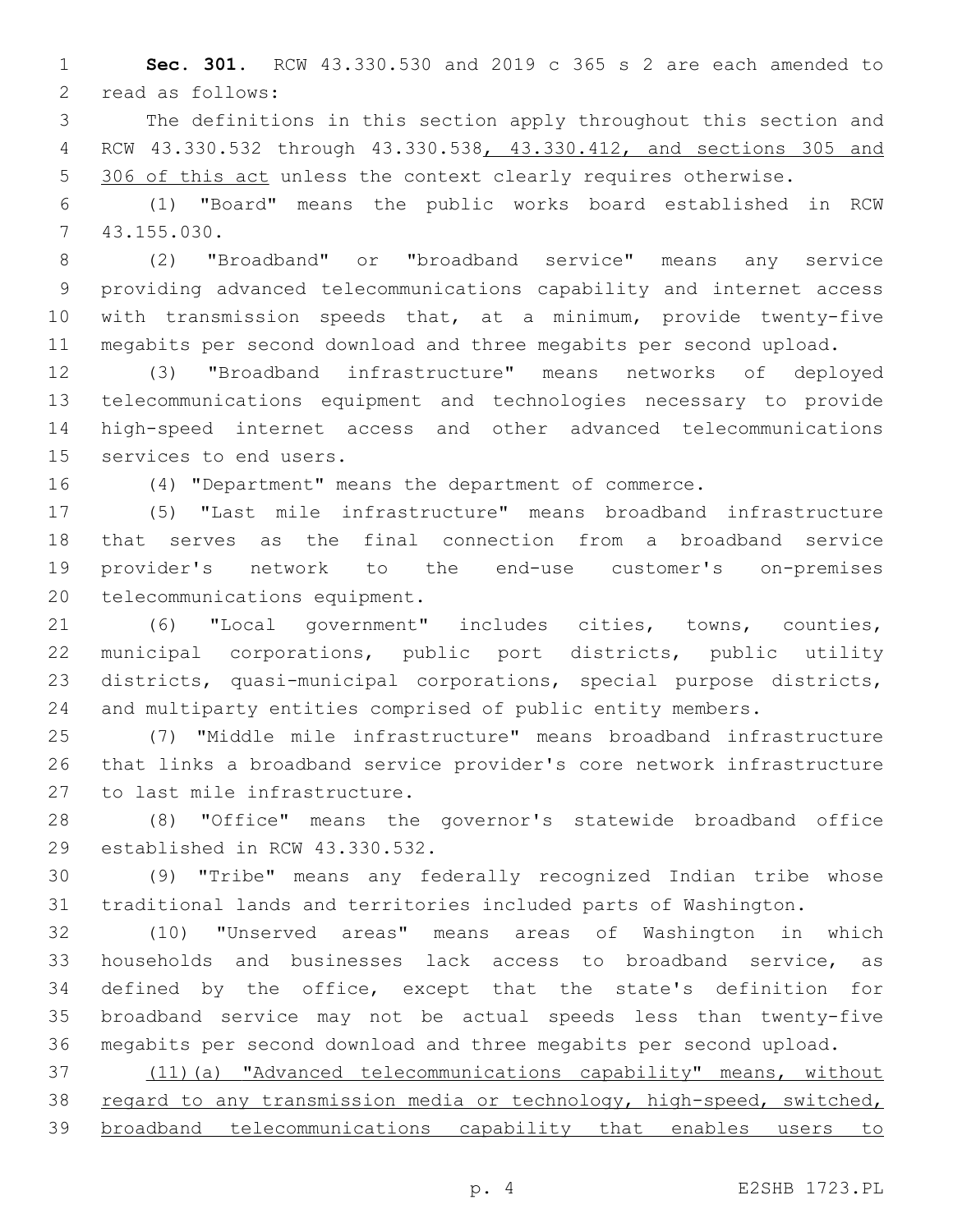| 1             | originate and receive high quality voice, data, graphics, and video   |
|---------------|-----------------------------------------------------------------------|
| $\mathbf{2}$  | telecommunications using any technology.                              |
| 3             | (b) "Advanced telecommunications capability" does not include         |
| 4             | access to a technology that delivers transmission speeds below the    |
| 5             | minimum download and upload speeds provided in the definition of      |
| 6             | broadband in this section.                                            |
| 7             | (12) "Aging individual" means an individual 55 years of age or        |
| 8             | older.                                                                |
| $\mathcal{G}$ | (13) "Broadband adoption" means the process by which<br>an            |
| 10            | individual obtains daily access to the internet:                      |
| 11            | (a) At a speed, quality, price, and capacity necessary for the        |
| 12            | individual to accomplish common tasks, such that the access qualifies |
| 13            | as an advanced telecommunications capability;                         |
| 14            | (b) Providing individuals with the digital skills necessary to        |
| 15            | participate online;                                                   |
| 16            | On a device connected to the internet and other advanced<br>(C)       |
| 17            | telecommunications services via a secure and convenient network, with |
| 18            | associated end-user broadband infrastructure equipment such as wifi   |
| 19            | mesh router or repeaters to enable the device to adequately use the   |
| 20            | internet network; and                                                 |
| 21            | (d) With technical support and digital navigation assistance to       |
| 22            | enable continuity of service and equipment use and utilization.       |
| 23            | (14) "Digital equity" means the condition in which individuals        |
| 24            | and communities in Washington have the information technology         |
| 25            | capacity that is needed for full participation in society and the     |
| 26            | economy.                                                              |
| 27            | (15)(a) "Digital inclusion" means the activities that are             |
| 28            | necessary to ensure that all individuals in Washington have access    |
| 29            | to, and the use of, affordable information and communication          |
| 30            | technologies including, but not limited to:                           |
| 31            | (i) Reliable broadband internet service;                              |
| 32            | (ii) Internet-enabled devices that meet the needs of the user;        |
| 33            | and                                                                   |
| 34            | (iii) Applications and online content designed to enable and          |
| 35            | encourage self-sufficiency, participation, and collaboration.         |
| 36            | (b) "Digital inclusion" also includes obtaining access to digital     |
| 37            | literacy training, the provision of quality technical support, and    |
| 38            | obtaining basic awareness of measures to ensure online privacy and    |
| 39            | cybersecurity.                                                        |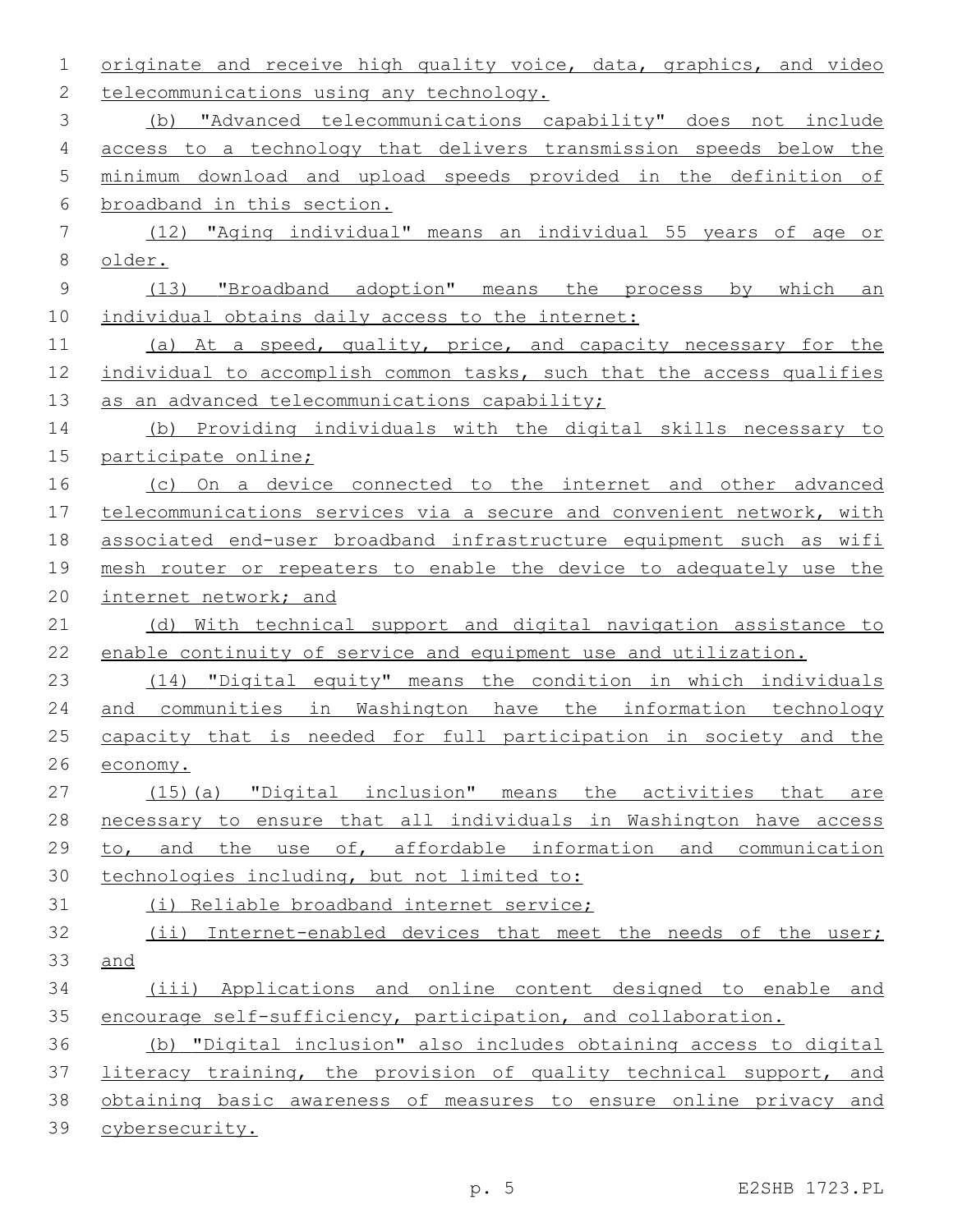| $\mathbf 1$ | (16) "Digital literacy" means the skills associated with using       |
|-------------|----------------------------------------------------------------------|
| 2           | technology to enable users to use information and communications     |
| 3           | technologies to find, evaluate, organize, create, and communicate    |
| 4           | information.                                                         |
| 5           | (17) "Low-income" means households as defined by the department      |
| 6           | of social and health services, provided that the definition may not  |
| 7           | exceed the higher of 80 percent of area median household income or   |
| 8           | the self-sufficiency standard as determined by the University of     |
| 9           | Washington's self-sufficiency calculator.                            |
| 10          | (18) "Underserved population" means any of the following:            |
| 11          | (a) Individuals who live in low-income households;                   |
| 12          | (b) Aging individuals;                                               |
| 13          | Incarcerated individuals;<br>(C)                                     |
| 14          | (d) Veterans;                                                        |
| 15          | Individuals with disabilities;<br>(e)                                |
| 16          | (f)<br>Individuals with a language barrier, including individuals    |
| 17          | who are English learners or who have low levels of literacy;         |
| 18          | Individuals who are members of a racial or ethnic minority<br>(q)    |
| 19          | group;                                                               |
| 20          | Individuals who primarily reside in a rural area;<br>(h)             |
| 21          | (i)<br>Children and youth in foster care; or                         |
| 22          | (j) Individuals experiencing housing instability.                    |
| 23          | Sec. 302. RCW 43.330.532 and 2021 c 258 s 2 are each amended to      |
| 24          | read as follows:                                                     |
| 25          | (1) The governor's statewide broadband office is established. The    |
| 26          | director of the office must be appointed by the governor. The office |
| 27          | may employ staff necessary to carry out the office's duties as       |
| 28          | prescribed by chapter 365, Laws of 2019, subject to the availability |
| 29          | of amounts appropriated for this specific purpose.                   |
| 30          | (2) The purpose of the office is to encourage, foster, develop,      |
| 31          | and improve affordable, quality broadband within the state in order  |
| 32          | to:                                                                  |
| 33          | (a) Drive job creation, promote innovation, improve economic         |
| 34          | vitality, and expand markets for Washington businesses;              |
| 35          | (b) Serve the ongoing and growing needs of Washington's education    |
| 36          | systems, health care systems, public safety systems, transportation  |
| 37          | systems, industries and business, governmental operations, and       |
| 38          | citizens; and                                                        |
|             |                                                                      |
|             | E2SHB 1723.PL<br>p. 6                                                |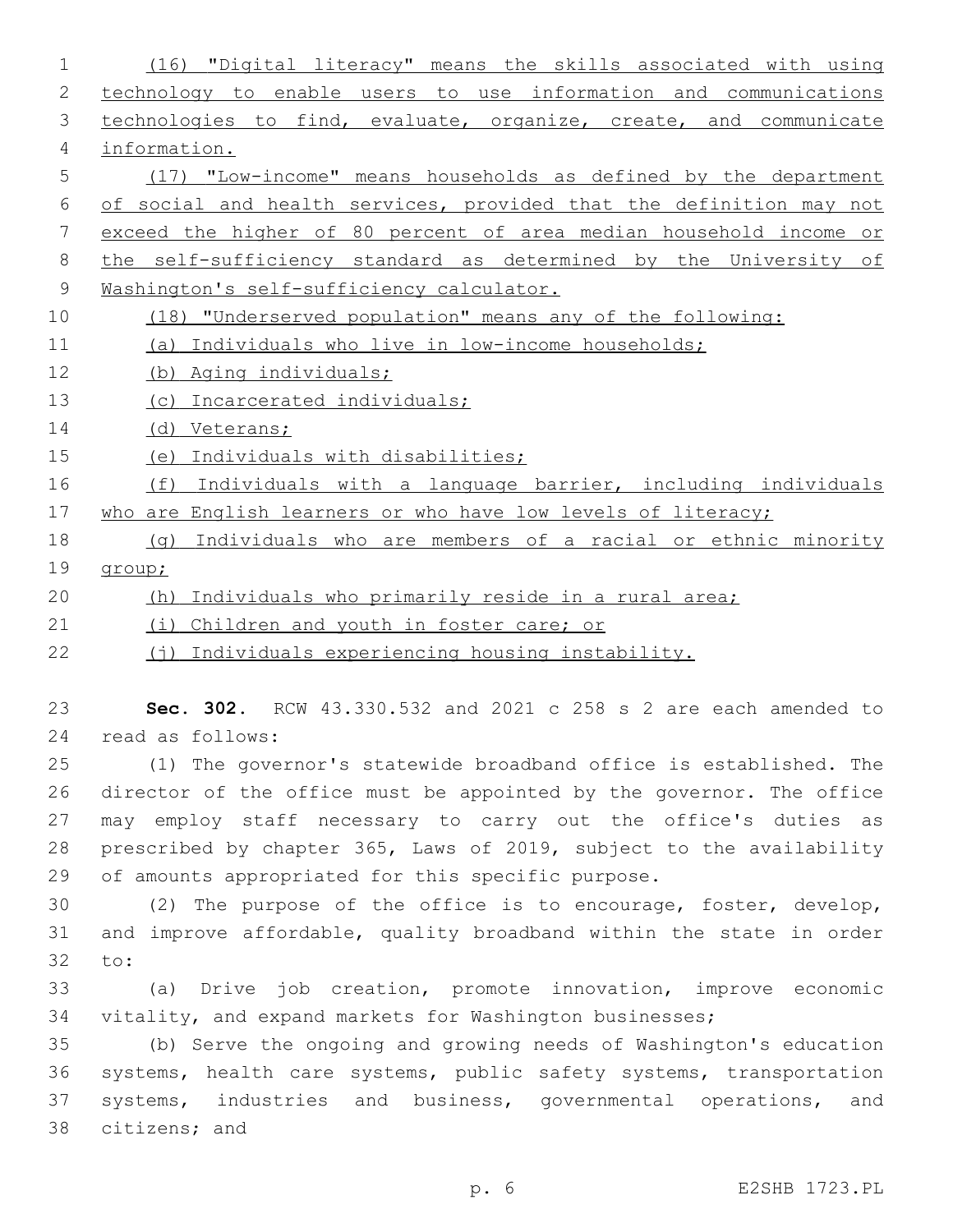(c) Improve broadband accessibility and adoption for unserved and 2 underserved communities and populations.

 **Sec. 303.** RCW 43.330.534 and 2021 c 258 s 3 are each amended to 4 read as follows:

5 (1) The office has the power and duty to:

 (a) Serve as the central broadband planning body for the state of 7 Washington;

 (b) Coordinate with local governments, tribes, public and private entities, public housing agencies, nonprofit organizations, and consumer-owned and investor-owned utilities to develop strategies and plans promoting deployment of broadband infrastructure and greater broadband access, while protecting proprietary information;

 (c) Review existing broadband initiatives, policies, and public 14 and private investments;

 (d) Develop, recommend, and implement a statewide plan to encourage cost-effective broadband access and to make recommendations 17 for increased usage, particularly in rural and other unserved areas;

 (e) Update the state's broadband goals and definitions for broadband service in unserved areas as technology advances, except that the state's definition for broadband service may not be actual speeds less than twenty-five megabits per second download and three 22 megabits per second upload; and

 (f) Encourage public-private partnerships to increase deployment and adoption of broadband services and applications.

 (2) When developing plans or strategies for broadband deployment, 26 the office must consider:

 (a) Partnerships between communities, tribes, nonprofit organizations, local governments, consumer-owned and investor-owned 29 utilities, and public and private entities;

 (b) Funding opportunities that provide for the coordination of public, private, state, and federal funds for the purposes of making broadband infrastructure or broadband services available to rural and 33 unserved areas of the state;

 (c) Barriers to the deployment, adoption, and utilization of broadband service, including affordability of service and project 36 coordination logistics; and

 (d) Requiring minimum broadband service of twenty-five megabits per second download and three megabits per second upload speed, that 39 is scalable to faster service.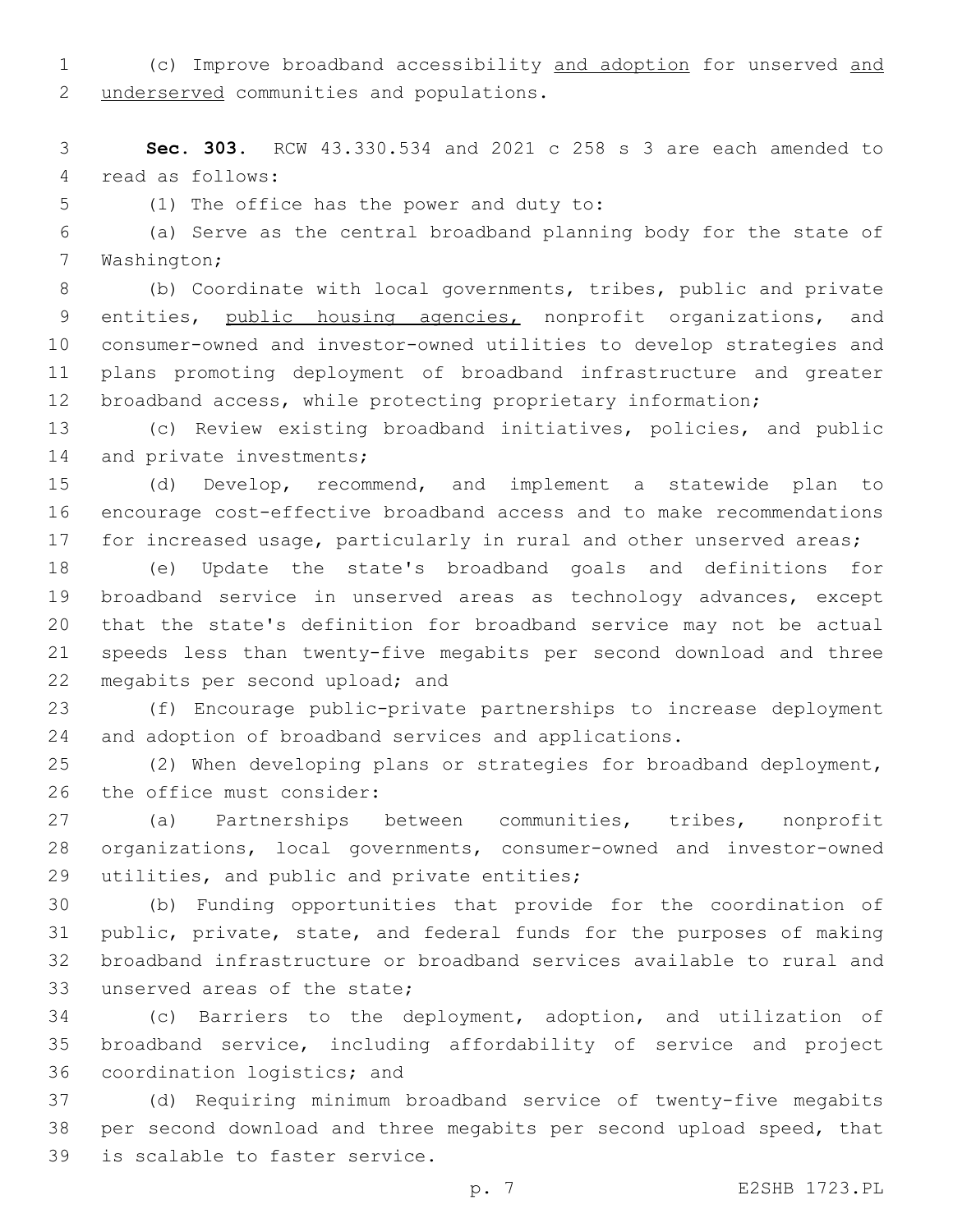(3) The office may assist applicants for the grant and loan program created in RCW 43.155.160, the digital equity opportunity program created in RCW 43.330.412, and the digital equity planning grant program created in section 305 of this act with seeking federal funding or matching grants and other grant opportunities for deploying or increasing adoption of broadband services.

 (4) The office may take all appropriate steps to seek and apply for federal funds for which the office is eligible, and other grants, and accept donations, and must deposit these funds in the statewide 10 broadband account created in RCW 43.155.165.

 (5) The office shall coordinate an outreach effort to hard-to-12 reach communities and low-income communities across the state to 13 provide information about broadband programs available to consumers 14 of these communities. The outreach effort must include, but is not 15 limited to, providing information to applicable communities about the 16 federal lifeline program and other low-income broadband benefit programs. The outreach effort must be reviewed by the office of equity annually. The office may contract with other public or private 19 entities to conduct outreach to communities as provided under this subsection.

21 (6) In carrying out its purpose, the office may collaborate with the utilities and transportation commission, the office of the chief information officer, the department of commerce, the community economic revitalization board, the department of transportation, the public works board, the state librarian, and all other relevant state 26 agencies.

 **Sec. 304.** RCW 43.330.412 and 2011 1st sp.s. c 43 s 607 are each 28 amended to read as follows:

29 The ((community technology opportunity program is created to support the efforts of community technology programs throughout the state. The community technology)) digital equity opportunity program is created to advance broadband adoption and digital equity and inclusion throughout the state. The digital equity opportunity program must be administered by the department. The department may contract for services in order to carry out the department's 36 obligations under this section.

 (1) In implementing the ((community technology)) digital equity opportunity program the director must, to the extent funds are 39 appropriated for this purpose:

p. 8 E2SHB 1723.PL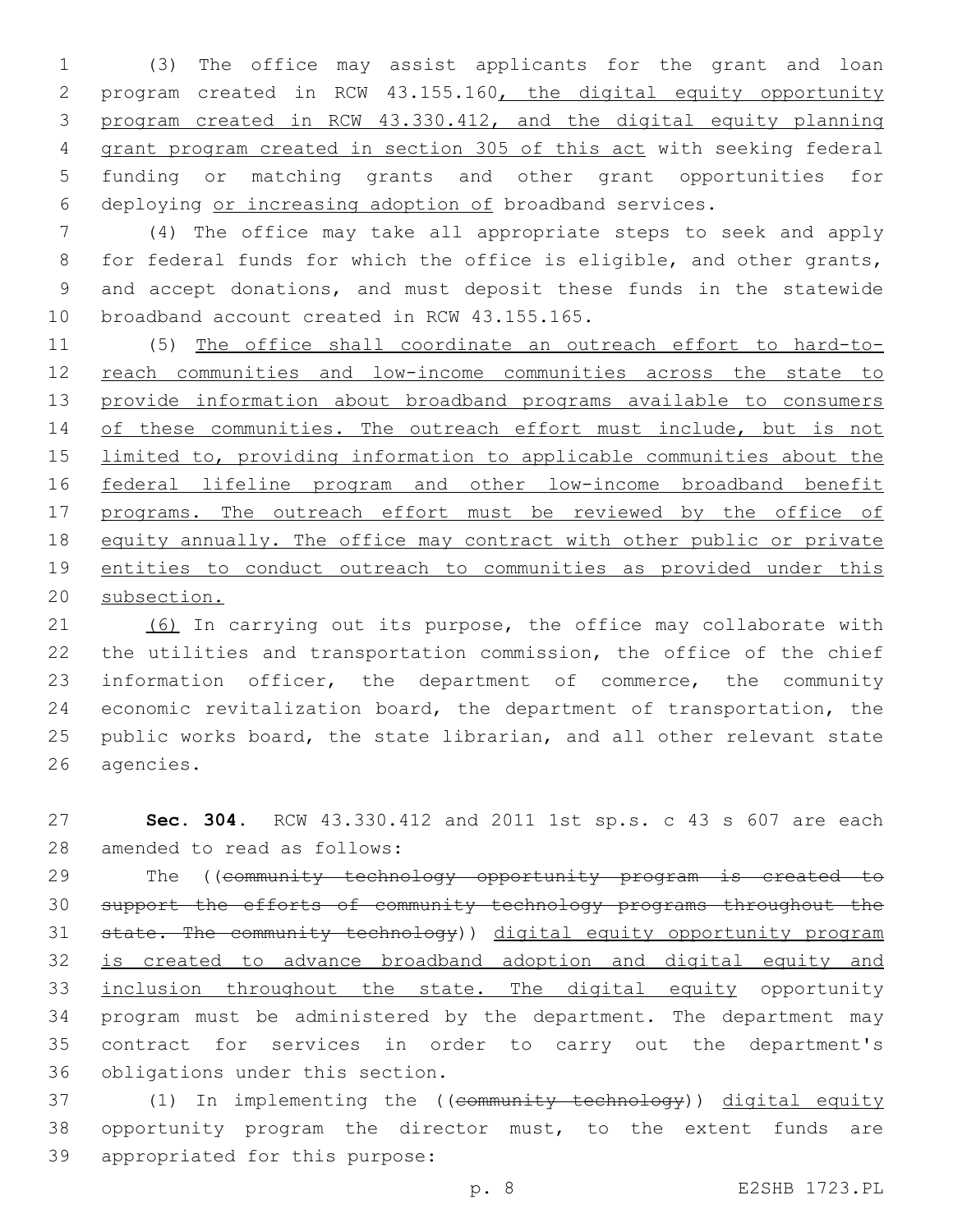1 (a) Provide organizational and capacity building support to 2 ((community technology)) digital equity programs throughout the 3 state( $\sqrt{7}$  and identify and facilitate the availability of other public 4 and private sources of funds to enhance the purposes of the program 5 and the work of community technology programs. No more than fifteen)) 6 and additional support for the purpose of:

7 (i) Evaluating the impact and efficacy of activities supported by 8 grants awarded under the covered programs; and

9 (ii) Developing, cataloging, disseminating, and promoting the 10 exchange of best practices, with respect to and independent of the 11 covered programs, in order to achieve digital equity. After July 1, 12 2024, no more than 15 percent of funds received by the director for 13 the program may be expended on these functions;

14 (b) Establish a competitive grant program and provide grants to 15 community technology programs to ((provide training and skill-16 building opportunities; access to hardware and software; internet 17 connectivity; digital media literacy; assistance in the adoption of 18 information and communication technologies in low-income and 19 underserved areas of the state; and development of locally relevant 20 content and delivery of vital services through)) advance digital 21 equity and digital inclusion by providing:

22 (i) Training and skill-building opportunities;

23 (ii) Access to hardware and software, including online service 24 costs such as application and software;

25 (iii) Internet connectivity;

26 (iv) Digital media literacy and cybersecurity training;

27 (v) Assistance in the adoption of information and communication 28 technologies for low-income and underserved populations of the state;

29 (vi) Development of locally relevant content and delivery of 30 vital services through technology; and

31 (vii) Technical support;

32 (c) Collaborate with broadband stakeholders, including broadband 33 action teams across the state, in implementing the program as 34 provided under this subsection; and

35 (d) For the purposes of this section, include wireless meshed 36 network technology.

(2) Grant applicants must:37

38 (a) Provide evidence that the applicant is a nonprofit entity or 39 a public entity that is working in partnership with a nonprofit 40 entity;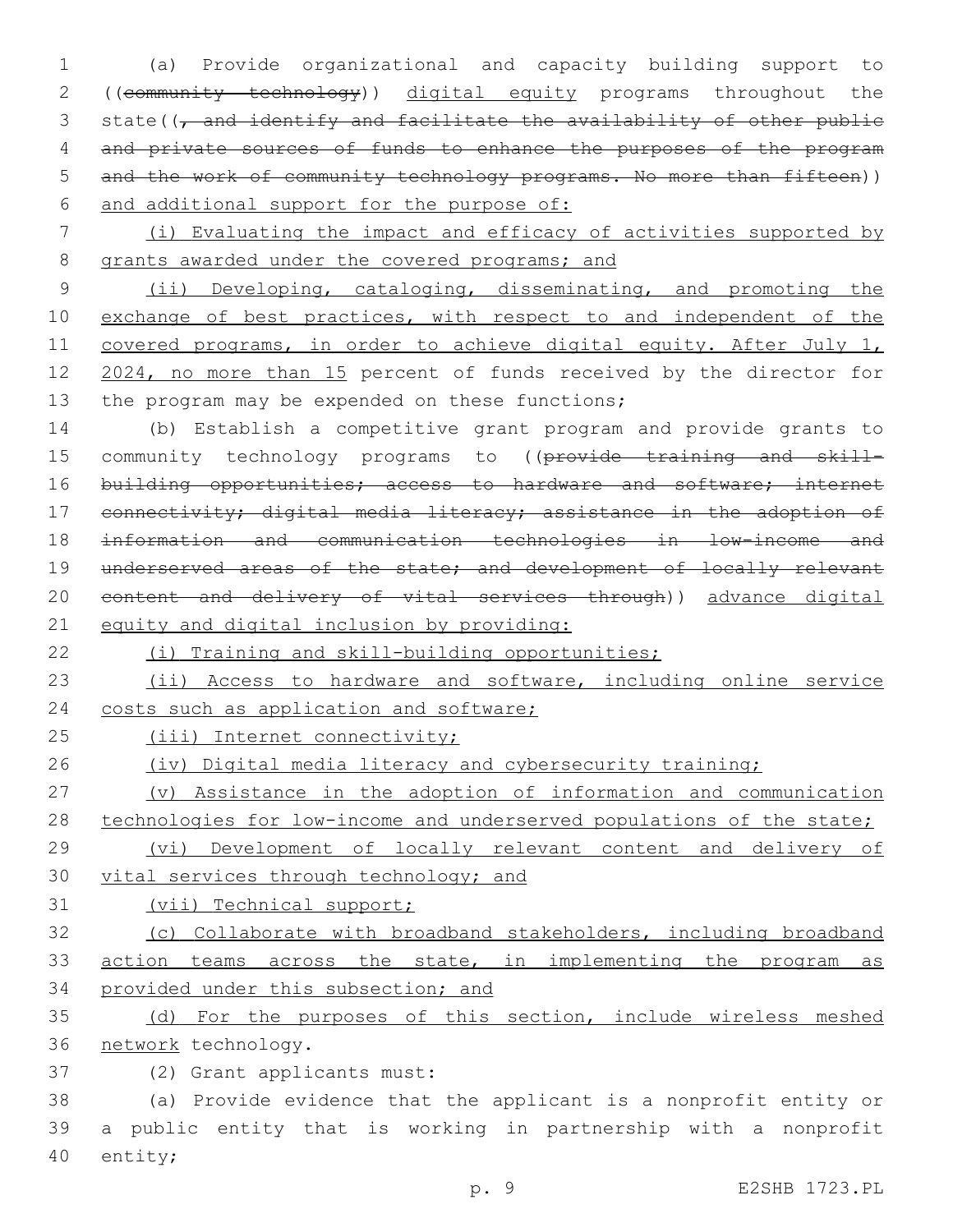1 (b) Define the geographic area or population to be served;

 (c) Include in the application the results of a needs assessment addressing, in the geographic area or among the population to be served: The impact of inadequacies in technology access or knowledge, 5 barriers faced, and services needed;

 (d) Explain in detail the strategy for addressing the needs identified and an implementation plan including objectives, tasks, and benchmarks for the applicant and the role that other 9 organizations will play in assisting the applicant's efforts;

10 (e) ((Provide evidence of matching funds and resources, which are 11 equivalent to at least one-quarter of the grant amount committed to 12 the applicant's strategy;

 $(f)$ ) Provide evidence that funds applied for, if received, will be used to provide effective delivery of community technology services in alignment with the goals of this program and to increase 16 the applicant's level of effort beyond the current level; and

17  $((\overline{q}))(f)$  Comply with such other requirements as the director 18 establishes.

 (3) The digital equity forum shall review grant applications and provide input to the director regarding the prioritization of applications in awarding grants among eligible applicants under the 22 program.

23 (4) In awarding grants under the digital equity opportunity 24 program created in this section, the director must:

25 (a) Consider the input provided by the digital equity forum, as 26 provided in subsection (3) of this section, in awarding grants; and 27 (b) Consider the extent to which the mix of grants awarded would

28 increase in the number of prekindergarten through 12th grade students 29 gaining access to greater levels of digital inclusion as a factor in 30 awarding grants.

31  $(5)$  The director may use no more than  $((\text{ten}))$  10 percent of funds 32 received for the ((community technology)) digital equity opportunity 33 program to cover administrative expenses.

 $34$  ( $(44)$ )) (6) The director must establish expected program outcomes 35 for each grant recipient and must require grant recipients to provide 36 an annual accounting of program outcomes.

37 NEW SECTION. **Sec. 305.** A new section is added to chapter 43.330 38 RCW to read as follows: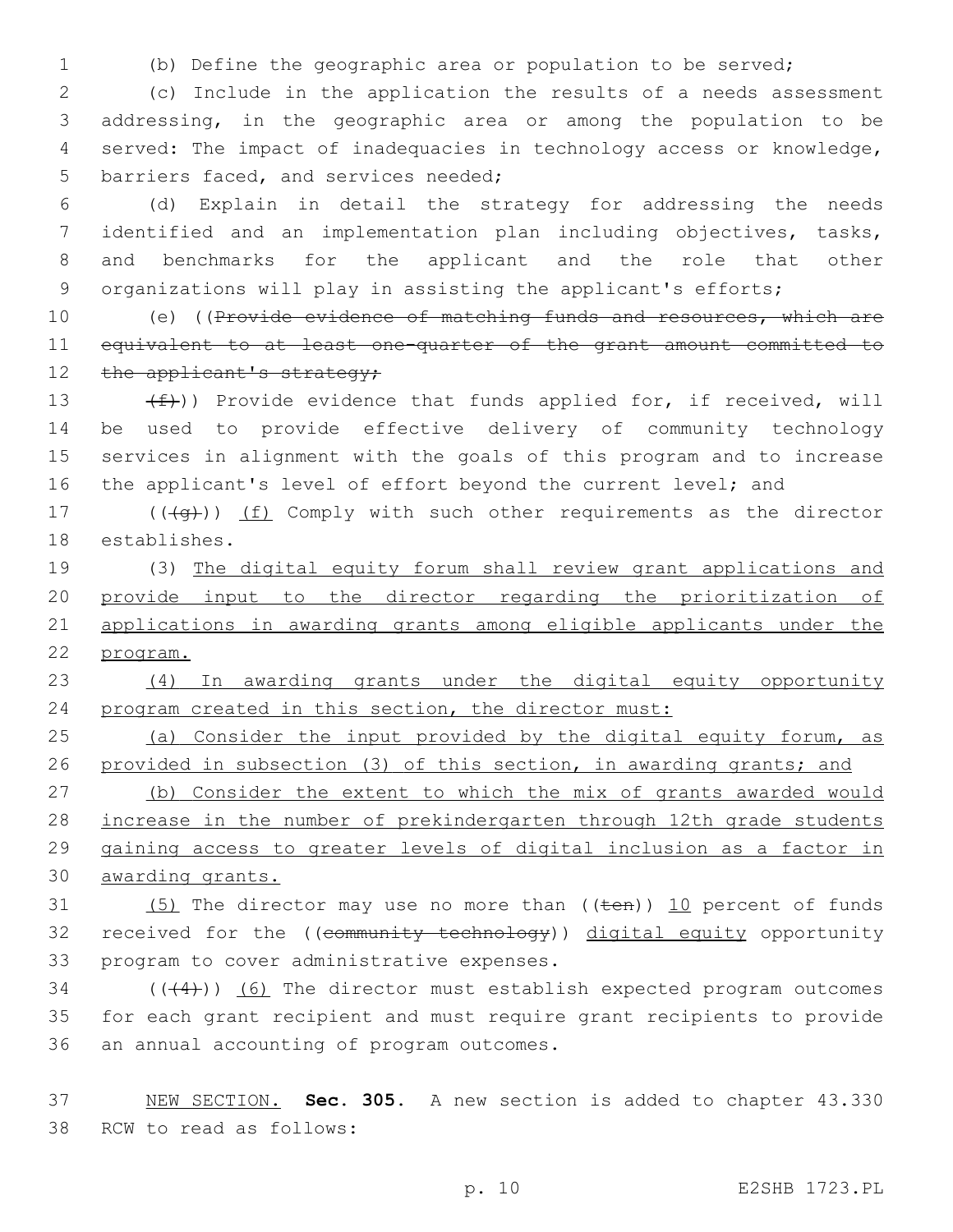(1) Subject to the availability of funds appropriated for this specific purpose, the department shall establish a digital equity 3 planning grant program.

 (2)(a) This program must provide grants to local governments, institutions of higher education, workforce development councils, or other entities to fund the development of a digital equity plan for a discrete geographic region of the state. Only the director or the 8 director's designee may authorize expenditures.

(b) Priority must be given for grant applications:

 (i) Accompanied by express support from community or neighborhood-based nonprofit organizations, public development authorities, federally recognized Indian tribes in the state, or other community partners and partners from the categories of 14 institutions identified in RCW 43.330.421; and

 (ii) That intend to use community-based participatory action 16 research methods as a part of the proposed plan.

 (3) An applicant must submit an application to the department in order to be eligible for funding under this section.

 (4) The digital equity forum shall review grant applications and provide input to the department regarding the prioritization of applications in awarding grants among eligible applicants under the 22 program.

23 (5) The department must:

 (a) Pursuant to subsection (2)(b) of this section, evaluate and rank applications using objective criteria such as the number of underserved populations served and subjective criteria such as the degree of support and engagement evidenced by the community who will 28 be served;

 (b) Consider the input provided by the forum, as provided in subsection (4) of this section, in awarding grants under the digital 31 equity planning grant program; and

 (c) Consider the extent to which the mix of grants awarded would increase in the number of prekindergarten through 12th grade students gaining access to greater levels of digital inclusion as a factor in awarding grants under the digital equity planning grant program.

 (6) The department shall develop criteria for what the digital 37 equity plans must include.

(7) The department may adopt rules to implement this section.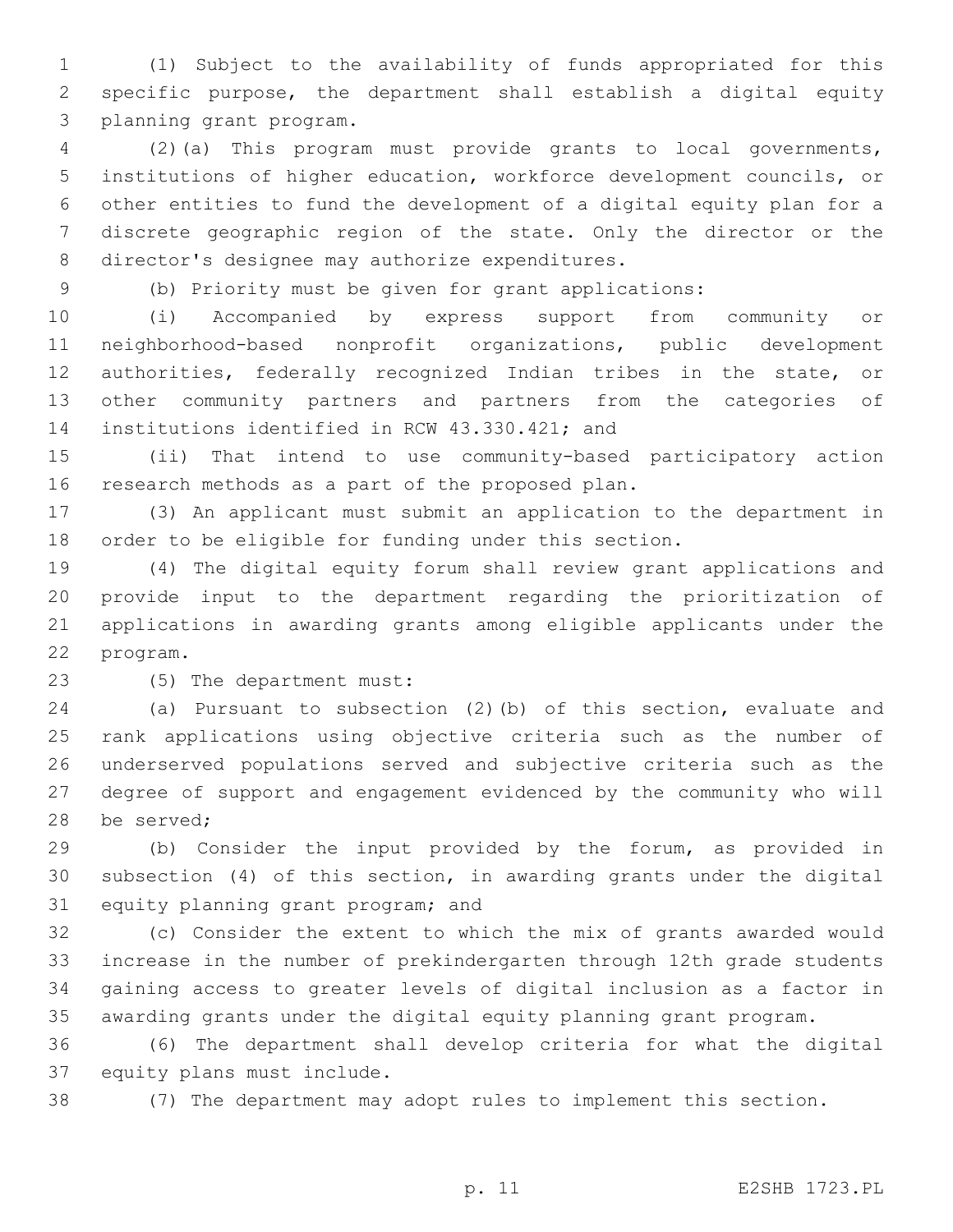NEW SECTION. **Sec. 306.** A new section is added to chapter 43.330 2 RCW to read as follows:

 (1) The Washington digital equity forum is established for the purpose of developing recommendations to advance digital connectivity in Washington state and advising the statewide broadband office on the digital equity opportunity program as provided under RCW 43.330.412 and the digital equity planning grant program as provided 8 under section 305 of this act.

 (2) In developing its recommendations to advance digital 10 connectivity, the forum must:

 (a) Develop goals that are consistent with the goals of the governor's statewide broadband office, as provided in RCW 43.330.536;

(b) Strengthen public-private partnerships;

 (c) Solicit public input through public hearings or informational 15 sessions;

 (d) Work to increase collaboration and communication between local, state, and federal governments and agencies; and

(e) Recommend reforms to current universal service mechanisms.

 (3) The directors of the governor's statewide broadband office and the Washington state office of equity are responsible for appointing participating members of the digital equity forum and no appointment may be made unless each director concurs in the appointment. In making appointments, the directors must prioritize 24 appointees representing:

25 (a) Federally recognized tribes;

(b) State agencies involved in digital equity; and

 (c) Underserved and unserved communities, including historically 28 disadvantaged communities.

 (4) A majority of the participating members appointed by the directors must appoint an administrative chair for the forum.

 (5) In addition to members appointed by the directors, four legislators may serve on the digital equity forum in an ex officio capacity. Legislative participants must be appointed as follows:

 (a) The speaker of the house of representatives must appoint one member from each of the two largest caucuses of the house of 36 representatives; and

 (b) The president of the senate must appoint one member from each 38 of the two largest caucuses of the senate.

 (6)(a) Funds appropriated to the forum may be used to compensate, for any work done in connection with the forum, additional persons

p. 12 E2SHB 1723.PL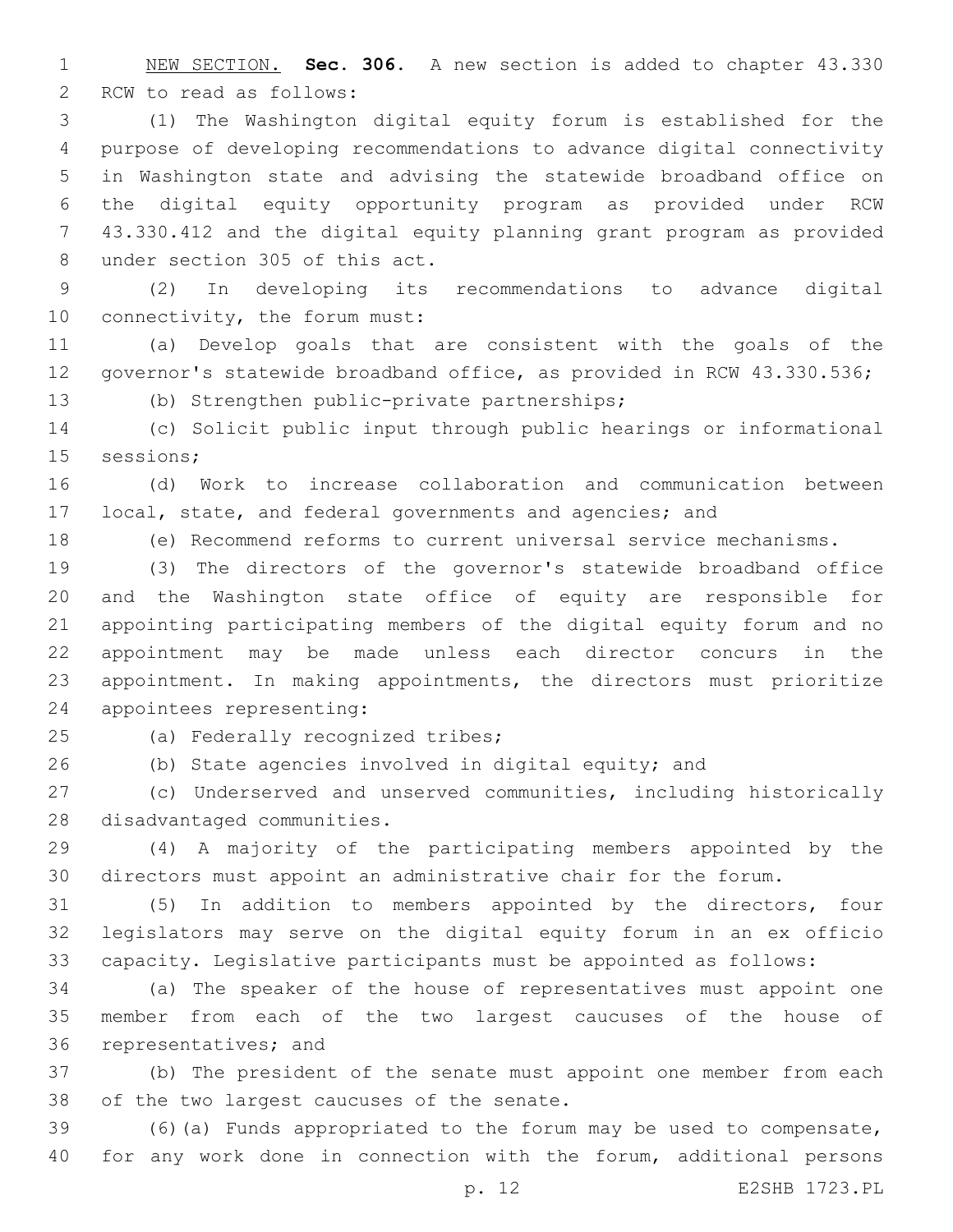who have lived experience navigating barriers to digital connectivity 2 and digital equity.

 (b) Each member of the digital equity forum shall serve without compensation but may be reimbursed for travel expenses as authorized 5 in RCW 43.03.050 and 43.03.060.

 (7) Staff for the digital equity forum must be provided by the governor's statewide broadband office and the Washington state office of equity. The governor's statewide broadband office and the Washington state office of equity are jointly responsible for transmitting the recommendations of the digital equity forum to the legislature, consistent with RCW 43.01.036, by October 28, 2025, and 12 every odd-numbered year thereafter.

# **PART 4 DIGITAL EQUITY ACCOUNT**

 NEW SECTION. **Sec. 401.** A new section is added to chapter 80.36 16 RCW to read as follows:

 (1) The digital equity account is created in the state treasury. Moneys in the account may be spent only after appropriation.

 (2) Any amounts appropriated by the legislature to the account, private contributions, or any other source directed to the account, must be deposited into the account. Funds from sources outside the state, from private contributions, federal or other sources may be directed to the specific purposes of the digital equity opportunity 24 program or digital equity planning grant program.

 (3) The legislature may appropriate moneys in the account only 26 for the purposes of:

(a) RCW 43.330.412, the digital equity opportunity program; and

 (b) Section 305 of this act, the digital equity planning grant 29 program.

# **PART 5 MISCELLANEOUS PROVISIONS**

 NEW SECTION. **Sec. 501.** The director of the department of commerce or the director's designee, and the director of the statewide broadband office or the director's designee, may take any actions necessary to ensure that the provisions of this act are implemented on the date identified in section 502 of this act.

p. 13 E2SHB 1723.PL